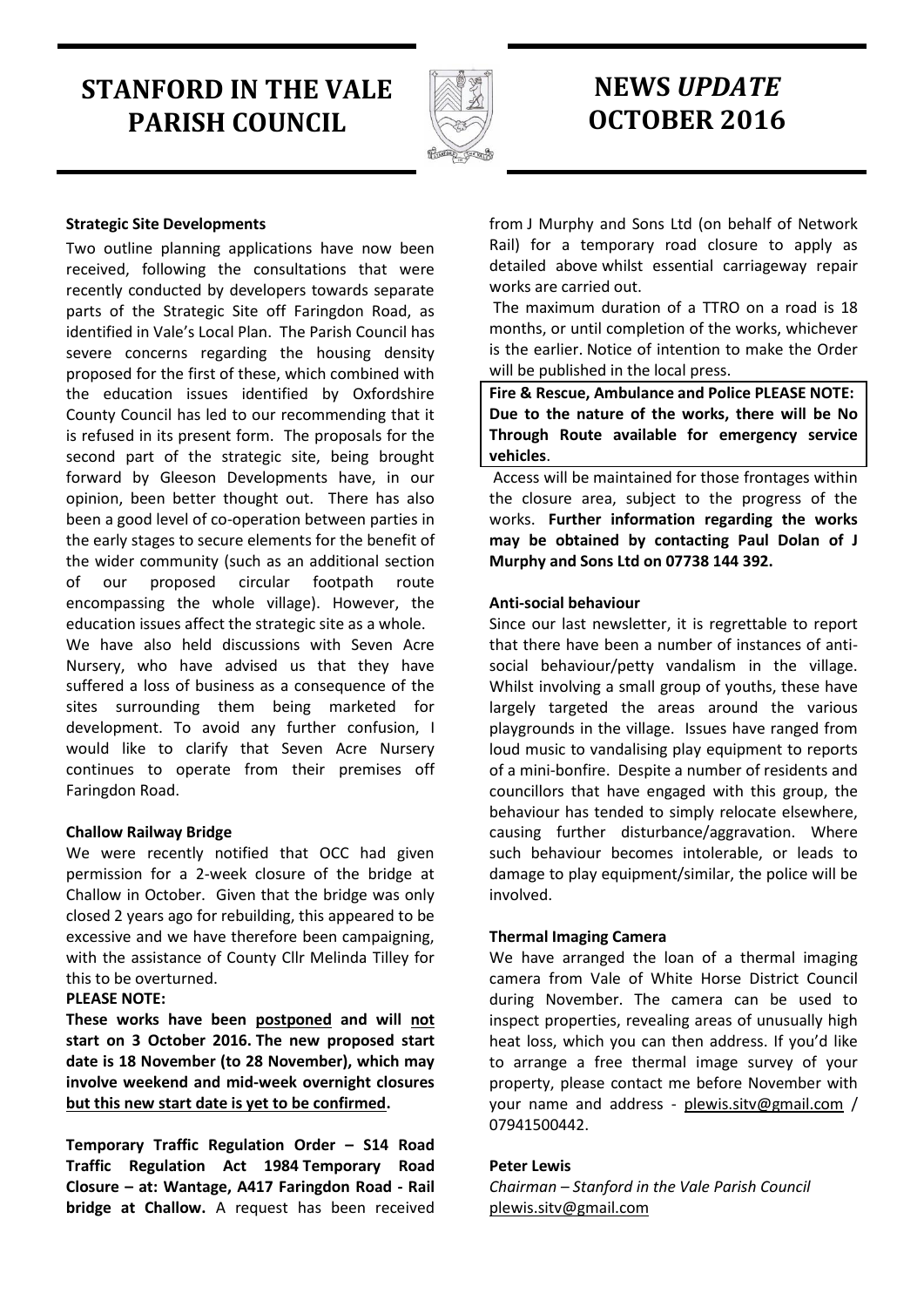## **Stanford in the Vale Public Purposes Charity (PPC) – mid May 2016**

The Trustees met on Thursday  $28<sup>th</sup>$  July 2016. The current Trustees are as follows:

| Roy Walker (Hon. Chairman)                          |                       |
|-----------------------------------------------------|-----------------------|
| David Axford (Hon. Clerk)                           | Julia Grinsted        |
| Paul Corrigan                                       | <b>Andrew Higgins</b> |
| Kathleen Campbell-Cave                              | Roger Griffin         |
| Joyce Gardner                                       | Dan Huby              |
| <b>Bill Grant</b>                                   | Alan Robinson         |
| Approved Grant Applications paid since the previous |                       |

Newsletter

- As concerns the request for support from the SitV Local History Society to publish a book entitled "The Living Churchyard: A Guide to God's Acre" concerning the history of St Denys Churchyard and the wildlife sanctuary established there, a grant of £440, which comprised 80% of the cost of producing 50 copies, was paid.
- £208.96 was paid to the St Denys Parochial Church Council (PCC) to fund the booklet on the history of the church building.
- A grant of £1,658.10 to support the installation of a defibrillator in Hatford was paid.
- A grant for the Stanford Book Club of £250 to purchase bookshelves for the club's books in the Huddle Café was paid.

Approved Grant Applications still outstanding at 19<sup>th</sup> September 2016 and those awaiting further information include:

- A revised proposal from the Parochial Church Council (PCC) for support for a grant to open part of the church wall on to Church Green in order to make the memorial more inclusive for the village as a whole now included the extra cost of new coping stones to match the wall on the other side of the church path. A revised grant of £9,230.40 was approved by the Trustees. As at 19 September 2016 the work has started, but it is understood that the new coping stones will not be available until early October. The grant is therefore still outstanding.
- With regard to the request for support for the SitV CE Primary School to improve the Foundation outside area the Trustees agreed that a grant of 1:1 matched-funding with funds raised by the Parents Association and FOSS (Friends of Stanford School) up to a maximum of £10k should be offered to the school. This grant offer remains outstanding.
- Following the full specification of the requirement, the Trustees have agreed a grant offer of £4,000.00 for lockable storage cupboards for confidential information and

custom built storage for equipment. The grant is currently outstanding.

- Following the request by the Huddle management for support to set up an internet café in the Huddle, the Chairman of the Trustees has written to the Parish Council asking if they would be willing to take on this project. No reply has been received as at 19 September 2016.
- A request from The Local History Society for further funding to provide a further issue of the book entitled "The Living Churchyard: A Guide to God's Acre" mentioned above. The first 50 copies sold out very quickly and a further issue was needed. There was a question whether the second issue should be for 50 or 100 further copies. The LHS has replied and the matter will be dealt with at the next Trustee meeting in early October.

# Allotments:

The waiting list is currently down to four.

As usual, Allotment holders are reminded that, if they do not keep up their allotments according to the Rules laid down by the Trustees, their allotment holding will be withdrawn and given to the next villager on the waiting list.

Any parishioner who wishes his or her name to be added to the allotment waiting list should please contact Paul Corrigan on 01367 718 325.

# **Villagers are reminded of the** *PPC Trust Mission Statement:*

## *"Striving to improve and strengthen the community within Stanford-in-the-Vale by providing a source of finance for projects that will benefit the parish."*

Success of course depends on such projects being brought forward. The village organisations and societies which feel the need to improve their facilities are encouraged to make grant requests.

The Trust continues to have around £20,000 to £25,000 per year available for grants. Grant Applications are made to the Trustees through the Hon. Clerk/Correspondent, who can supply Grant Application Forms on request either by email or hard copy. (Tel: 01367 718 480)

The next meeting of the Trustees will be on Thursday 6 th October 2016 to be held in the Village Hall Committee Room. It will be followed by the PPC Annual General Meeting.

*David N. Axford - Hon. Clerk/Correspondent*,

# **Bus Services**

The 67/67C bus Faringdon/Wantage route operates Monday to Friday and Saturday approximately hourly from 07:00 to 19:30. The Wantage service connects to Abingdon, Didcot and Oxford via the